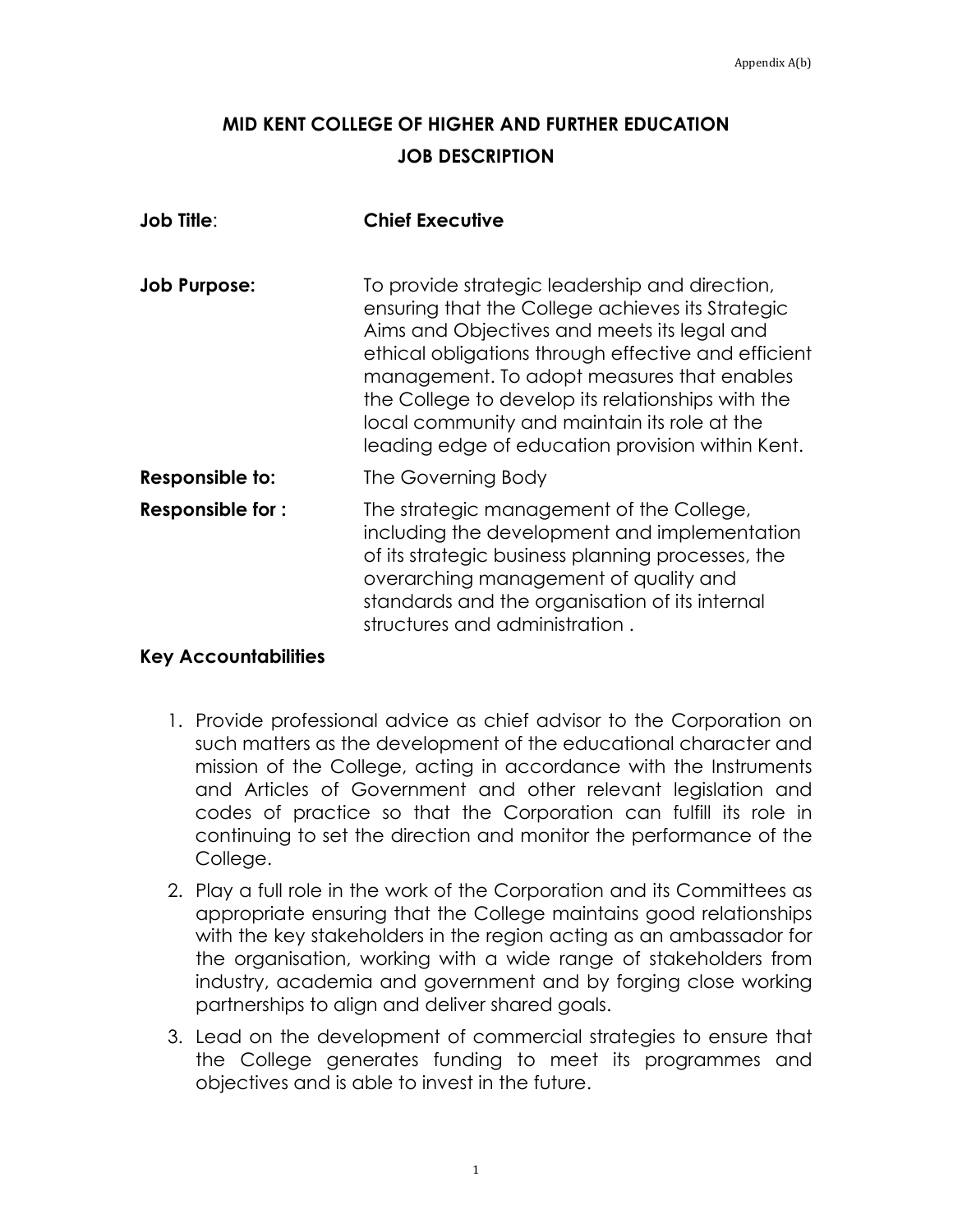- 4. Lead the Executive Management Team to deliver high performance and quality services to all users, driving the changes necessary to achieve the objectives of the Strategic Priorities.
- 5. Determine the nature and pattern of the institution's academic activities, ensuring the needs of students and local community are met, whilst maintaining financial prudence and appropriate use of funds and resources.
- 6. Play a key role in the wider national/regional agenda for skills and qualifications to ensure that the College continues to make a powerful and ethical contribution to policy making through the delivery of excellence in learning
- 7. Create a physical and social environment appropriate for the teaching and learning aims of the College and an organisational culture in which students can thrive that supports the values
- 8. Foster positive and effective internal and external communications and ensure that staff and students are informed of developments and decisions of the Corporation, Executive Group and Senior Leadership Team.
- 9. Ensure as Chief Accounting Officer, that the financial, planning and other management controls are appropriate and sufficient to safeguard public funds and that the duties set out in the Financial Memorandum are complied with at all times.
- 10.Develop and secure the implementation of new sources of funding, guaranteeing with the Board of the Corporation that any funds are used only for the purpose for which they are given, and in accordance with the provisions of the Financial Memorandum and such further terms as maybe attached.
- 11.Undertake such other duties as the Corporation may, from time to time, determine in consultation with the post holder to ensure the continued existence, viability and progress of the College.